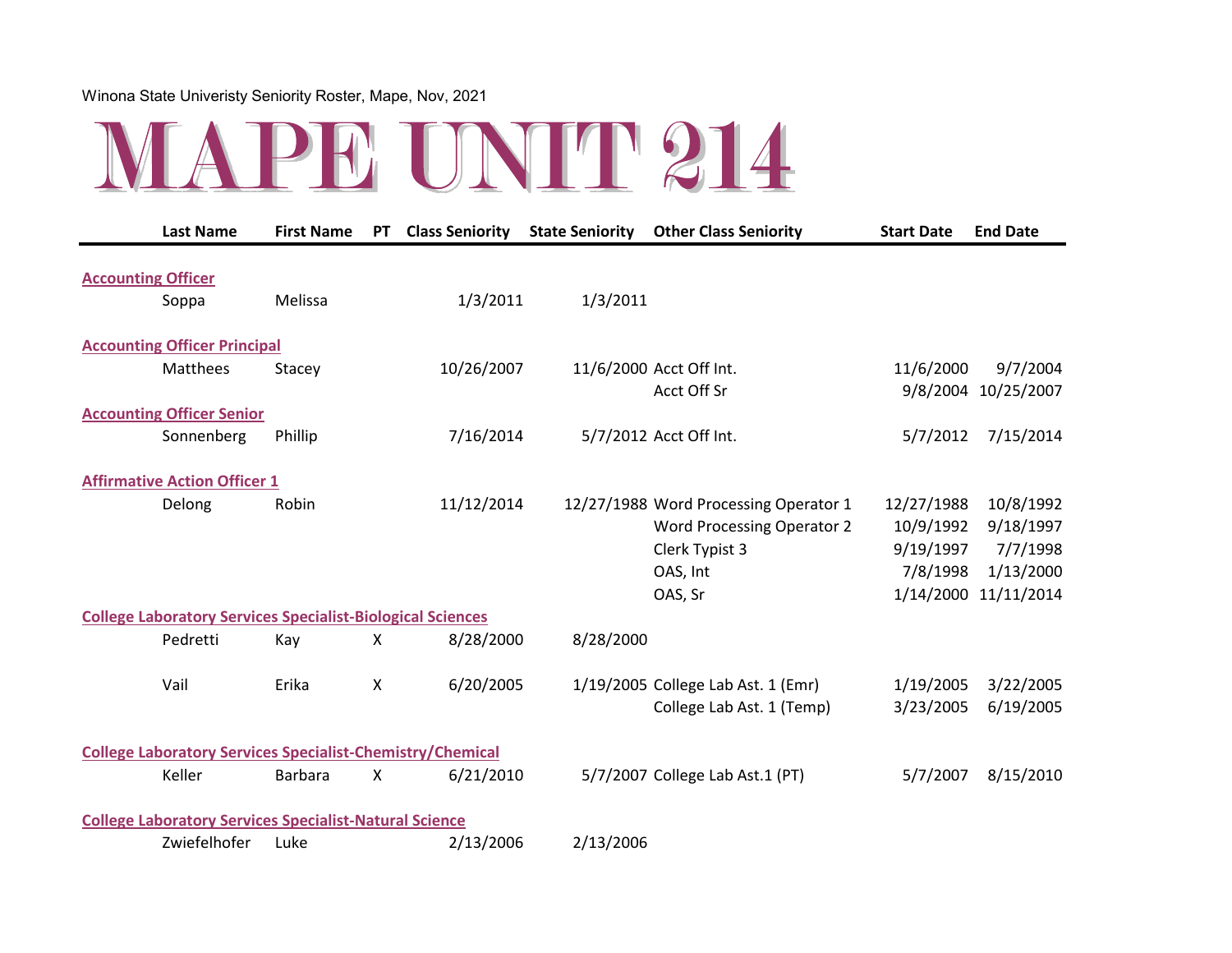|                       | <b>Last Name</b>                              | <b>First Name</b> | <b>PT</b>                 | <b>Class Seniority</b> | <b>State Seniority</b> | <b>Other Class Seniority</b>                                                             | <b>Start Date</b>     | <b>End Date</b>                               |
|-----------------------|-----------------------------------------------|-------------------|---------------------------|------------------------|------------------------|------------------------------------------------------------------------------------------|-----------------------|-----------------------------------------------|
|                       | <b>College Laboratory Services Specialist</b> |                   |                           |                        |                        |                                                                                          |                       |                                               |
|                       | Czaplewski                                    | Steven            | $\boldsymbol{\mathsf{X}}$ | 1/5/2015               | 1/5/2015               |                                                                                          |                       |                                               |
| <b>Horticulturist</b> |                                               |                   |                           |                        |                        |                                                                                          |                       |                                               |
|                       | Kruse                                         | Mark              |                           | 6/26/2018              | 6/26/2018              |                                                                                          |                       |                                               |
|                       | <b>Information Officer 2</b><br>Kinowski      | Lisa              |                           | 12/3/2014              |                        | 12/3/2014 Info Officer 2 (S. Central TC)                                                 | 12/3/2014             | 10/8/2019                                     |
|                       | <b>Berres</b>                                 | Elizabeth         |                           | 7/26/2017              |                        | 3/28/2016 MSUAASF Range C                                                                | 3/28/2016             | 7/25/2017                                     |
|                       | <b>Information Technology Specialist 2</b>    |                   |                           |                        |                        |                                                                                          |                       |                                               |
|                       | Welshons                                      | Margaret          |                           | 5/6/1996               | 4/24/1995 ITS 1        |                                                                                          | 4/24/1995             | 5/5/1996                                      |
|                       | Nygaard<br>*seasonal                          | James             |                           | 7/2/1997               |                        | 11/1/1996 ITS 1 (S. Central TC)<br>ITS 2 (S. Central TC)<br>ITS 2 (S. Central TC-Layoff) | 11/1/1996<br>7/2/1997 | 7/1/1997<br>5/26/2009<br>5/27/2009 11/27/2011 |
|                       | <b>Brown</b>                                  | Matthew           |                           | 8/15/2005              | 8/15/2005              |                                                                                          |                       |                                               |
|                       | Mathews                                       | Sally             |                           | 12/5/2006              | 7/11/2003 ITS 1        |                                                                                          | 7/11/2003             | 12/4/2006                                     |
|                       | Gorak                                         | Charmaine         |                           | 12/11/2009             | 9/22/2004 ITS 1        |                                                                                          |                       | 9/22/2004 12/10/2009                          |
|                       | Zanzig                                        | Adam              |                           | 6/26/2012              |                        | 2/9/2004 Mgmt An 1                                                                       | 2/9/2004              | 6/25/2012                                     |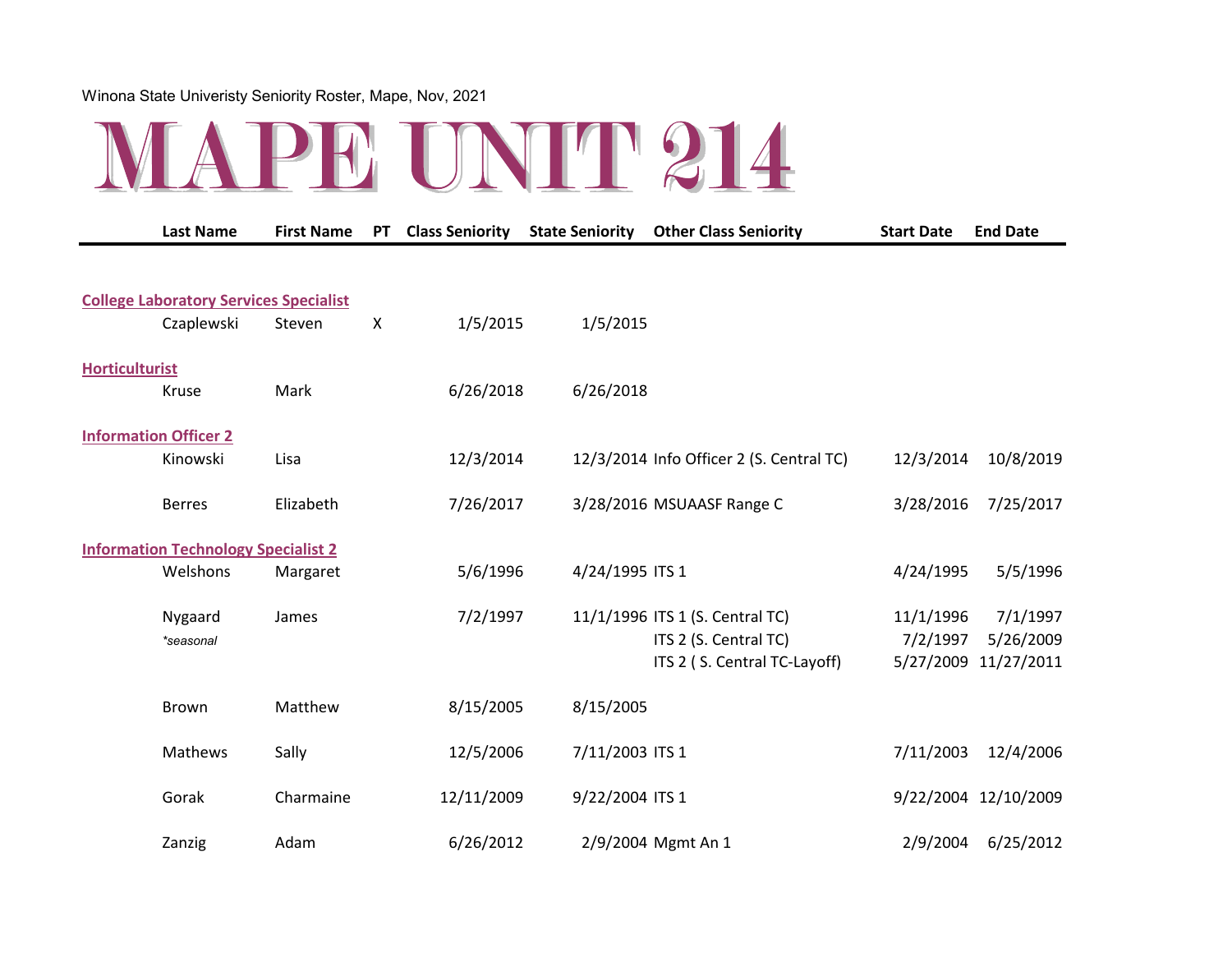

| <b>Last Name</b> | <b>First Name</b> | <b>PT</b> | <b>Class Seniority</b>                                               | <b>State Seniority</b> | <b>Other Class Seniority</b>   | <b>Start Date</b> | <b>End Date</b> |
|------------------|-------------------|-----------|----------------------------------------------------------------------|------------------------|--------------------------------|-------------------|-----------------|
|                  |                   |           |                                                                      |                        |                                |                   |                 |
| <b>Bambenek</b>  | Jesse             |           | 4/8/2013                                                             |                        | 9/10/2007 ITS 1 (Temp)         | 1/30/2006         | 4/26/2006       |
|                  |                   |           |                                                                      |                        | ITS <sub>1</sub>               | 9/10/2007         | 4/7/2013        |
| Wright           | Eric              |           | 10/2/2013                                                            |                        | 7/1/2013 ITS 1 (Temp)          | 7/1/2013          | 10/1/2013       |
| Stango           | Stephanie         |           | 12/1/2014                                                            |                        | 11/15/1999 Library Tech (Temp) | 11/15/1999        | 2/29/2000       |
|                  |                   |           |                                                                      |                        | <b>Library Tech</b>            | 3/1/2000          | 5/11/2005       |
|                  |                   |           |                                                                      |                        | MA1 (Instruction & Tech)       | 5/12/2005         | 11/30/2014      |
| Gunderson        | Joseph            |           | 12/1/2017                                                            | 12/1/2017              |                                |                   |                 |
| Svenningson      | Rachel            |           | 4/3/2018                                                             |                        | 7/27/2015 ITS 1 (Temp)         | 7/27/2015         | 7/26/2016       |
|                  |                   |           |                                                                      |                        | ITS 1 (Emg)                    | 7/27/2016         | 8/23/2016       |
|                  |                   |           |                                                                      |                        | ITS <sub>1</sub>               | 8/24/2016         | 4/2/2018        |
| Wick             | Victoria          |           | 8/31/2020                                                            |                        | 8/8/2016 OAS, Int (Temp)       | 8/8/2016          | 8/7/2017        |
|                  |                   |           |                                                                      |                        | OAS, Int (Emg)                 | 8/8/2017          | 9/19/2017       |
|                  |                   |           |                                                                      |                        | ITS <sub>1</sub>               | 9/20/2017         | 8/30/2020       |
|                  |                   |           | <b>Information Technology Specialist 3 - Application Programming</b> |                        |                                |                   |                 |
| Boudreau         | Zachary           |           | 1/7/2009                                                             | 8/1/2008 ITS 2         |                                | 10/18/1999        | 6/6/2000        |
|                  |                   |           |                                                                      |                        | ITS 2 (Temp)                   | 8/1/2008          | 1/6/2009        |
| <b>Bailey</b>    | Daniel            |           | 1/7/2013                                                             | 1/7/2013               |                                |                   |                 |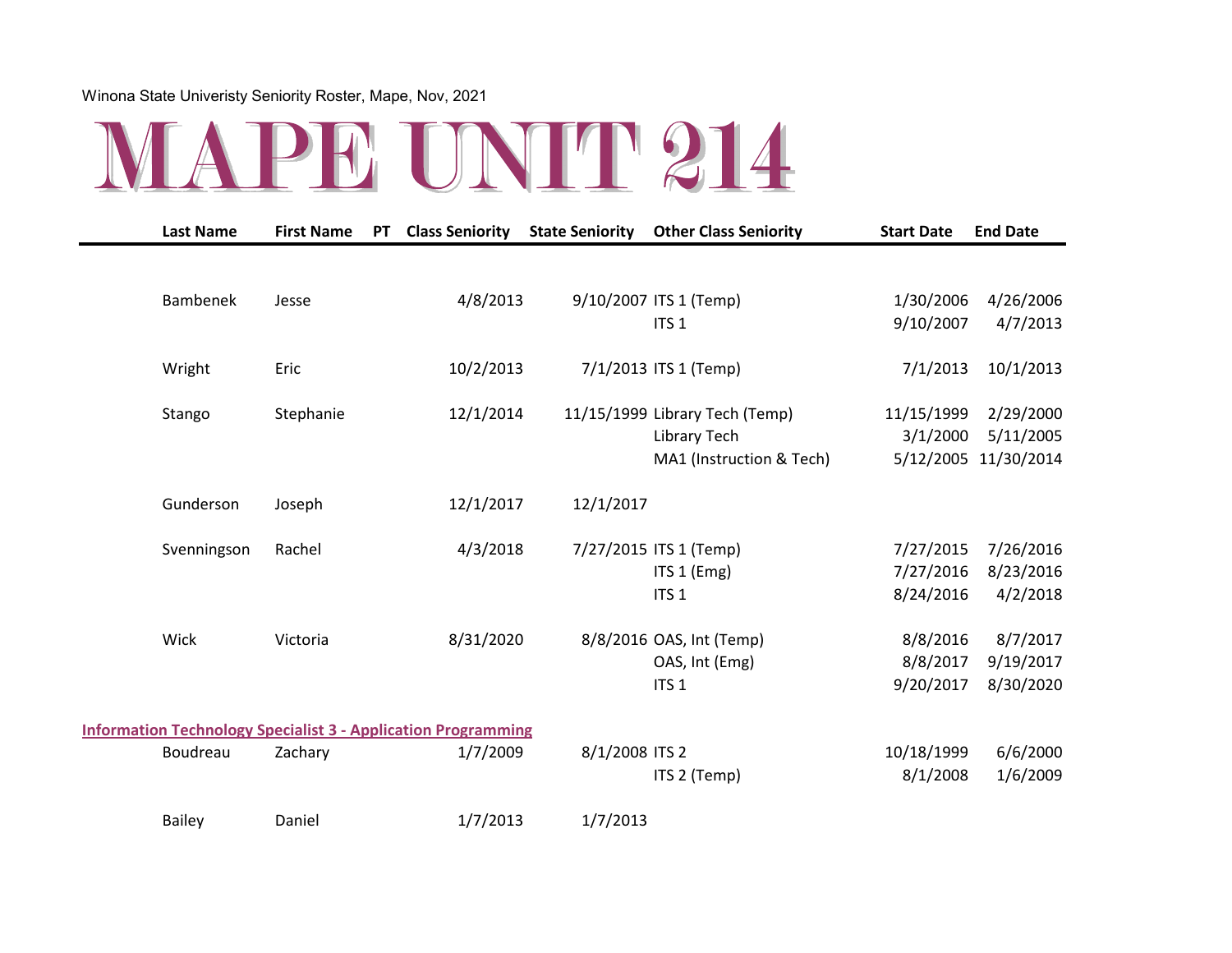

| <b>Last Name</b>                                          | <b>First Name</b> | <b>PT</b> | <b>Class Seniority</b> | <b>State Seniority</b> | <b>Other Class Seniority</b>    | <b>Start Date</b> | <b>End Date</b>       |
|-----------------------------------------------------------|-------------------|-----------|------------------------|------------------------|---------------------------------|-------------------|-----------------------|
| Robinson                                                  | Sharon            |           | 1/25/2018              | 10/18/2004 ITS 1       |                                 | 10/18/2004        | 6/8/2010              |
|                                                           |                   |           |                        |                        | ITS <sub>2</sub>                | 6/9/2010          | 1/24/2018             |
| Heftman                                                   | Steven            |           | 10/26/2021             | 7/14/2003 ITS 1        |                                 |                   | 7/14/2003 12/26/2005  |
|                                                           |                   |           |                        |                        | ITS <sub>2</sub>                |                   | 12/27/2005 10/25/2021 |
| <b>Information Technology Specialist 3 - Data Systems</b> |                   |           |                        |                        |                                 |                   |                       |
| Soranno                                                   | William           |           | 2/1/1999               | 2/1/1999               |                                 |                   |                       |
| Nagel                                                     | Benjamin          |           | 12/28/2009             | 12/28/2009             |                                 |                   |                       |
| <b>Information Technology Specialist 3 - Network</b>      |                   |           |                        |                        |                                 |                   |                       |
| Dang                                                      | Trung             |           | 12/5/2011              | 5/6/2002 ITS 1         |                                 | 5/6/2002          | 7/11/2006             |
|                                                           |                   |           |                        |                        | ITS <sub>2</sub>                | 7/12/2006         | 12/4/2011             |
| Thomes                                                    | Norbert           |           | 8/9/2012               | 8/9/2012               |                                 |                   |                       |
| Hansen                                                    | John              |           | 1/4/2016               | 10/26/2009 ITS 1       |                                 | 10/26/2009        | 6/5/2014              |
|                                                           |                   |           |                        |                        | ITS <sub>2</sub>                | 6/6/2014          | 1/3/2016              |
| Noland                                                    | Matthew           |           | 9/23/2016              |                        | 4/26/1999 Mgmt. An 1 (Temp Unc) | 4/26/1999         | 4/25/2002             |
|                                                           |                   |           |                        |                        | Mgmt. An 1 (Emerg)              | 4/26/2002         | 8/20/2002             |
|                                                           |                   |           |                        |                        | Mgmt. An 1                      |                   | 8/21/2002 12/27/2006  |
|                                                           |                   |           |                        |                        | Mgmt. An 2 - Interactive TV     |                   | 12/28/2006 11/11/2008 |
|                                                           |                   |           |                        |                        | ITS <sub>2</sub>                | 11/12/2008        | 9/22/2016             |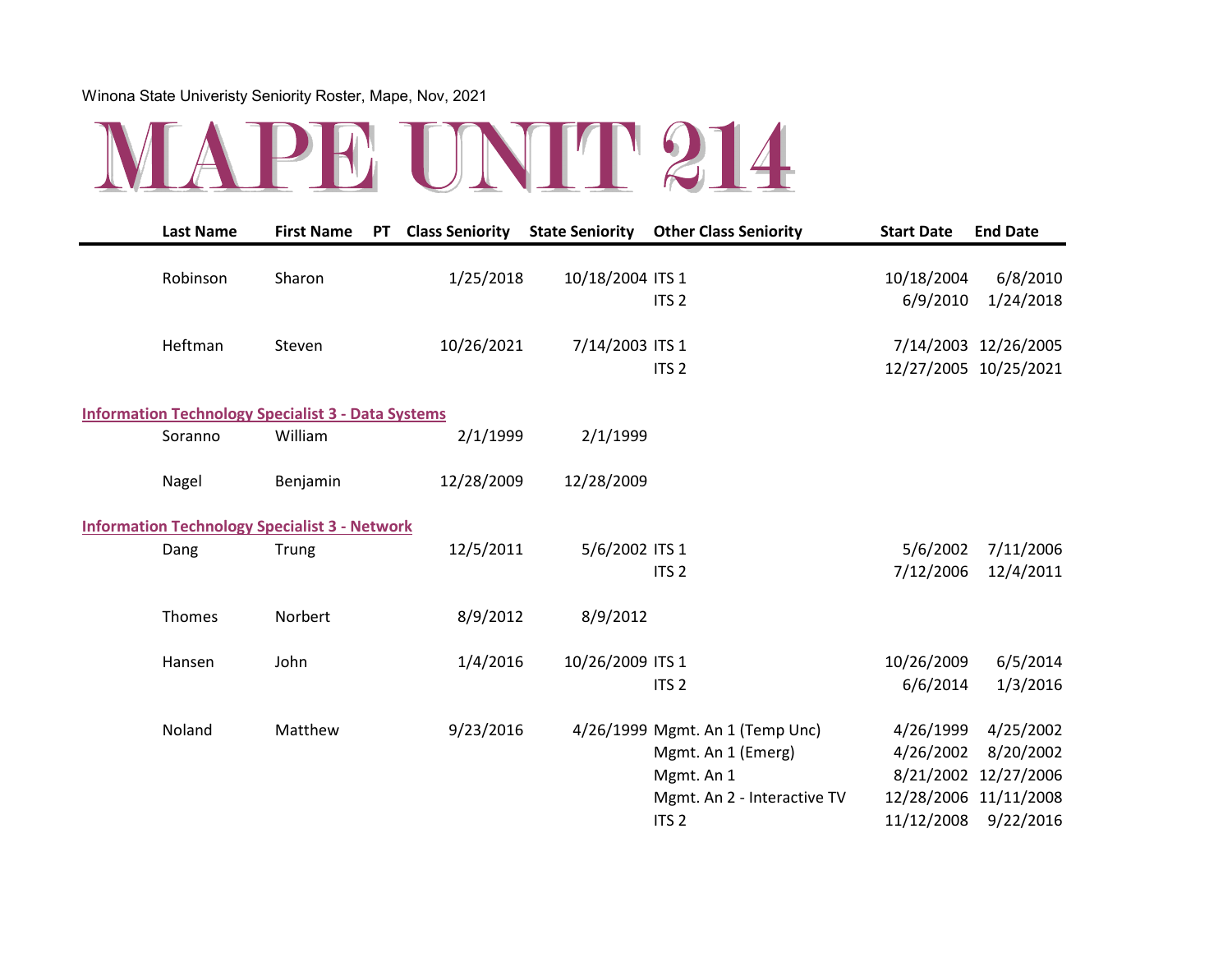

| <b>Last Name</b>                                            | <b>First Name</b> | <b>PT</b> | <b>Class Seniority</b> | <b>State Seniority</b> | <b>Other Class Seniority</b> | <b>Start Date</b> | <b>End Date</b>      |
|-------------------------------------------------------------|-------------------|-----------|------------------------|------------------------|------------------------------|-------------------|----------------------|
|                                                             |                   |           |                        |                        |                              |                   |                      |
| <b>Information Technology Specialist 3-Systems Software</b> |                   |           |                        |                        |                              |                   |                      |
| Foegen                                                      | Allen             |           | 8/9/2007               | 3/24/1998 ITS 1        |                              | 3/24/1998         | 5/21/2001            |
|                                                             |                   |           |                        |                        | ITS <sub>2</sub>             | 5/22/2001         | 8/8/2007             |
| Rink                                                        | Matthew           |           | 11/13/2012             | 11/13/2012             |                              |                   |                      |
| Kugel                                                       | <b>Brian</b>      |           | 7/2/2014               | 8/1/2005 ITS 1         |                              | 8/1/2005          | 6/12/2007            |
|                                                             |                   |           |                        |                        | ITS <sub>2</sub>             | 6/13/2007         | 7/1/2014             |
| Norman                                                      | <b>Travis</b>     |           | 3/28/2016              | 7/21/2008 ITS 1        |                              | 7/21/2008         | 1/8/2014             |
|                                                             |                   |           |                        |                        | ITS <sub>2</sub>             | 1/9/2014          | 3/27/2016            |
| Ferrara                                                     | John              |           | 12/21/2017             | 5/18/2006 ITS 2        |                              |                   | 5/18/2006 12/20/2017 |
|                                                             |                   |           |                        |                        |                              |                   |                      |
| <b>Information Technology Specialist 4-Application</b>      |                   |           |                        |                        |                              |                   |                      |
| Omdal                                                       | Paul              |           | 2/19/2014              |                        | 6/11/2004 ITS 1 Emr.         | 6/11/2004         | 8/24/2004            |
|                                                             |                   |           |                        |                        | ITS <sub>1</sub>             | 8/25/2004         | 3/21/2006            |
|                                                             |                   |           |                        |                        | ITS <sub>3</sub>             | 3/22/2006         | 2/18/2014            |
| Gelle                                                       | Adam              |           | 2/19/2014              | 2/21/2007 ITS 3        |                              | 2/21/2007         | 2/18/2014            |
| Kelner                                                      | Joel              |           | 9/23/2015              | 2/4/2008 ITS 3         |                              | 2/4/2008          | 9/22/2015            |
| <b>Information Technology Specialist 4-Data Systems</b>     |                   |           |                        |                        |                              |                   |                      |
| Callahan                                                    | Edward            |           | 3/11/2013              | 6/4/2007 ITS 3         |                              | 6/4/2007          | 3/10/2013            |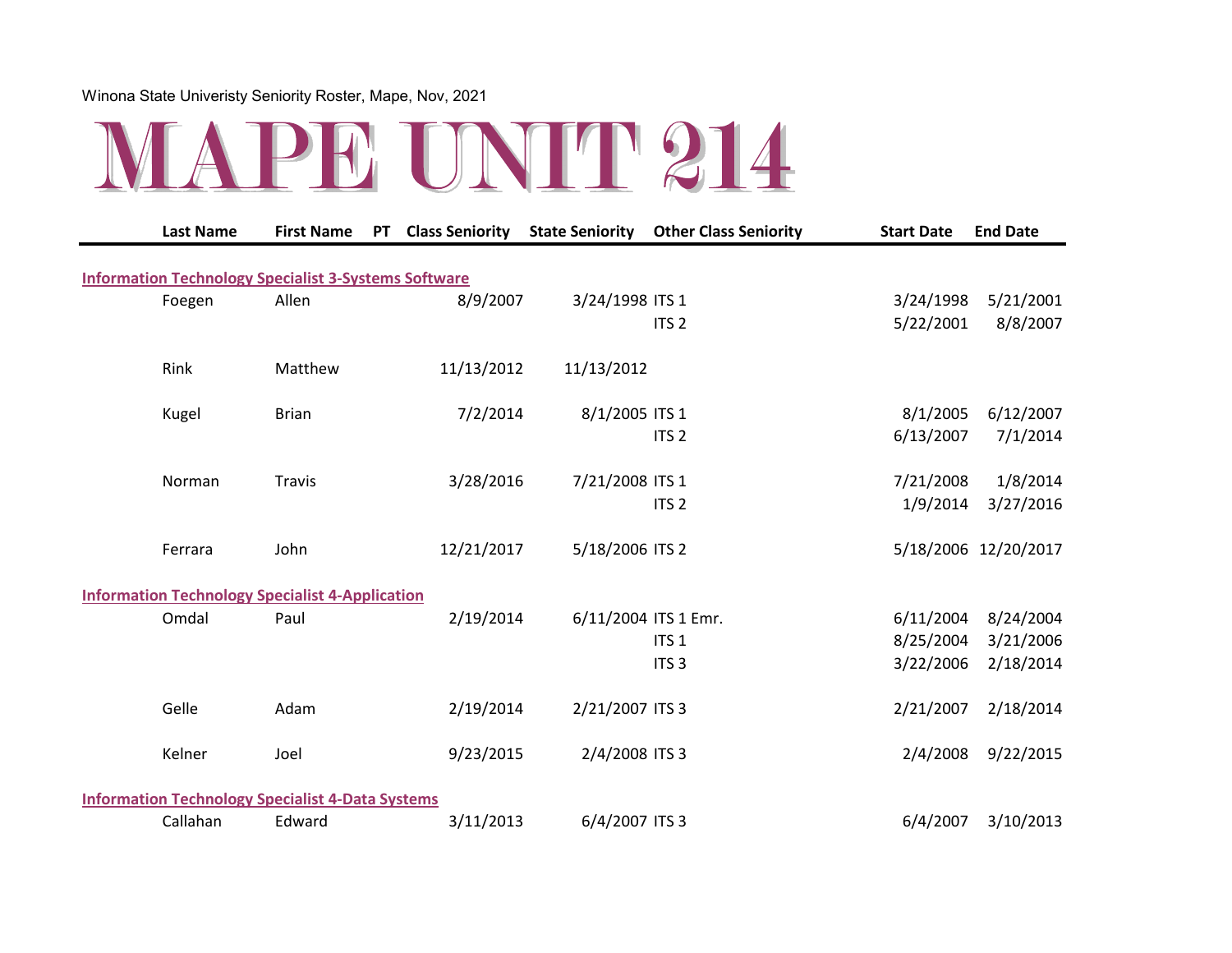

| <b>Last Name</b>                                                | <b>First Name</b> | <b>PT</b> | <b>Class Seniority</b> | <b>State Seniority</b> | <b>Other Class Seniority</b> | <b>Start Date</b> | <b>End Date</b>      |
|-----------------------------------------------------------------|-------------------|-----------|------------------------|------------------------|------------------------------|-------------------|----------------------|
| <b>Information Technology Specialist 4-Network</b>              |                   |           |                        |                        |                              |                   |                      |
| Droessler                                                       | Micah             |           | 12/19/2011             |                        | 12/19/2011 ITS 1 (Temp)      |                   | 4/6/1998 11/12/1998  |
| <b>Information Technology Specialist 4-Project Management</b>   |                   |           |                        |                        |                              |                   |                      |
| Yearous                                                         | John              |           | 12/7/2018              | 2/23/2009 ITS 3        |                              | 2/23/2009         | 12/6/2018            |
| <b>Information Technology Specialist 4-Systems Software</b>     |                   |           |                        |                        |                              |                   |                      |
| Mjoen                                                           | Lori              |           | 4/4/2005               | 4/4/2005               |                              |                   |                      |
| Mattison                                                        | Aaron             |           | 1/29/2014              | 5/17/2004 ITS 3        |                              | 5/17/2004         | 1/28/2014            |
| Omar                                                            | Ali               |           | 7/30/2021              |                        | 9/23/1993 Coll. Lab. Asst. 1 |                   | 9/23/1993 11/15/1998 |
|                                                                 |                   |           |                        |                        | ITS <sub>1</sub>             | 11/16/1998        | 7/16/2001            |
|                                                                 |                   |           |                        |                        | ITS <sub>2</sub>             |                   | 7/17/2001 11/22/2011 |
|                                                                 |                   |           |                        |                        | ITS <sub>3</sub>             | 11/23/2011        | 7/29/2021            |
| <b>Information Technology Specialist 5-Information Security</b> |                   |           |                        |                        |                              |                   |                      |
| Schmidt                                                         | Tobias            |           | 6/10/2019              | 7/26/1999 ITS 1        |                              |                   | 7/26/1999 12/29/1999 |
|                                                                 |                   |           |                        |                        | ITS <sub>2</sub>             | 12/30/1999        | 1/25/2001            |
|                                                                 |                   |           |                        |                        | ITS <sub>3</sub>             | 1/26/2001         | 6/24/2008            |
|                                                                 |                   |           |                        |                        | ITS <sub>4</sub>             | 6/25/2008         | 6/9/2019             |
| <b>Information Technology Specialist 5-Systems Software</b>     |                   |           |                        |                        |                              |                   |                      |
| Hauge                                                           | Marc              |           | 7/14/2017              | 7/15/1998 ITS 1        |                              |                   | 7/15/1998 10/18/1999 |
|                                                                 |                   |           |                        |                        | ITS <sub>2</sub>             | 10/19/1999        | 2/13/2000            |
|                                                                 |                   |           |                        |                        | ITS <sub>3</sub>             | 2/14/2000         | 1/28/2014            |
|                                                                 |                   |           |                        |                        | ITS <sub>4</sub>             | 1/29/2014         | 7/13/2017            |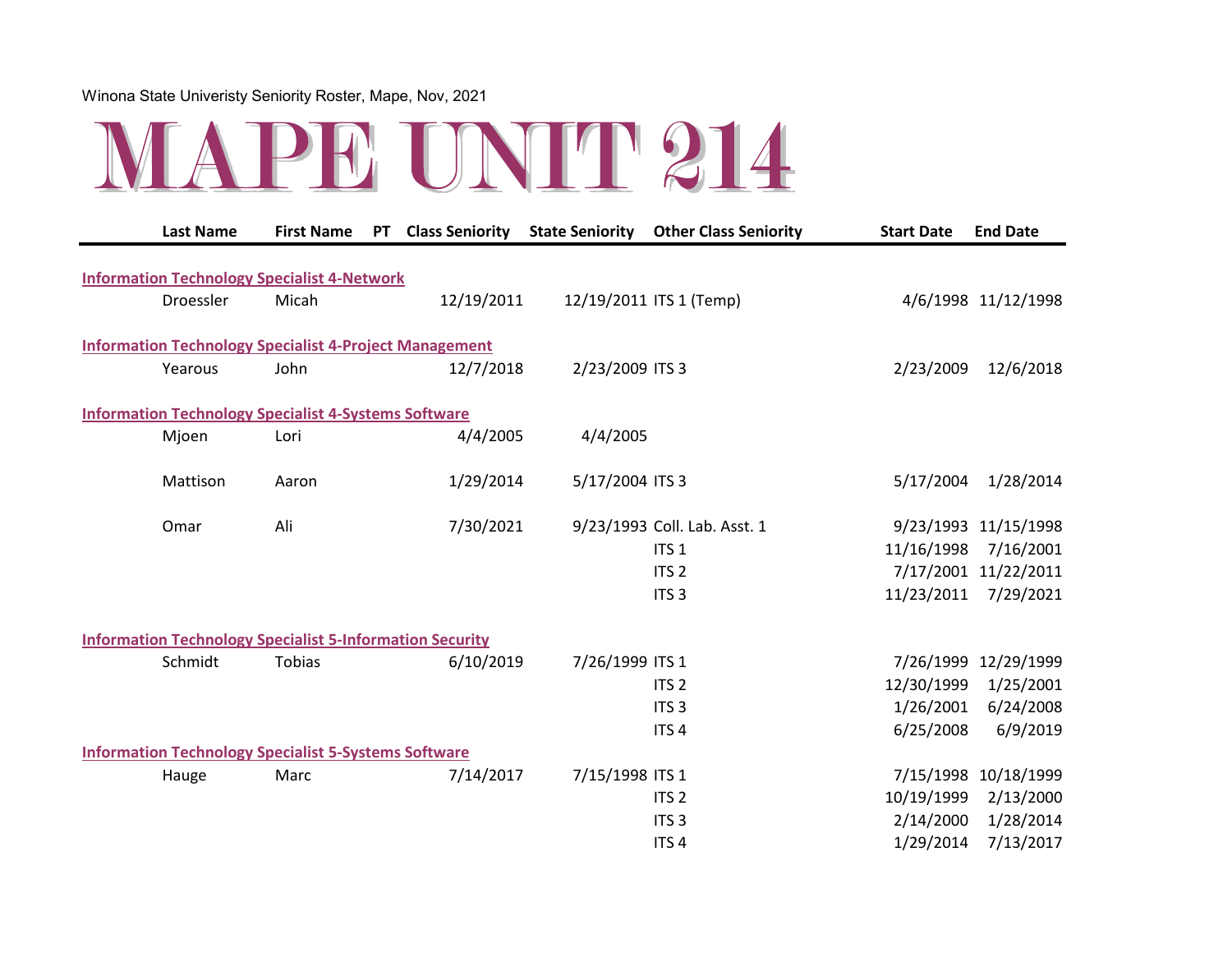

| <b>Last Name</b>                            | <b>First Name</b> | <b>PT</b> | <b>Class Seniority</b> | <b>State Seniority</b> | <b>Other Class Seniority</b>             | <b>Start Date</b> | <b>End Date</b> |
|---------------------------------------------|-------------------|-----------|------------------------|------------------------|------------------------------------------|-------------------|-----------------|
|                                             |                   |           |                        |                        |                                          |                   |                 |
| Schradle                                    | Scott             |           | 7/14/2017              | 3/21/2000 ITS 2        |                                          | 3/21/2000         | 5/15/2001       |
|                                             |                   |           |                        |                        | ITS <sub>3</sub>                         | 5/16/2001         | 8/17/2011       |
|                                             |                   |           |                        |                        | ITS <sub>4</sub>                         | 8/18/2011         | 7/13/2017       |
| <b>Landscape Architect Registered</b>       |                   |           |                        |                        |                                          |                   |                 |
| Anderson                                    | Nathan            |           | 11/12/2019             | 11/12/2019             |                                          |                   |                 |
| <b>Library Dev and Svcs Spec</b>            |                   |           |                        |                        |                                          |                   |                 |
| Ohm                                         | <b>Brian</b>      |           | 5/27/2020              |                        | 7/5/2006 Office & Admin. Spec. Int (Temp | 6/13/2005         | 6/12/2006       |
|                                             |                   |           |                        |                        | Library Tech                             | 7/5/2006          | 5/26/2020       |
| <b>Library/Info Res Serv Spec</b>           |                   |           |                        |                        |                                          |                   |                 |
| Byom                                        | Susan             |           | 5/25/2020              |                        | 2/22/1990 Library Tech                   | 2/22/1990         | 5/24/2020       |
|                                             |                   |           |                        |                        |                                          |                   |                 |
| <b>Management Analyst 1-Administrative</b>  |                   |           |                        |                        |                                          |                   |                 |
| Groth                                       | Susan             |           | 11/5/2007              |                        | 3/19/2007 OAS (Temp)                     | 3/19/2007         | 11/4/2007       |
| <b>Management Analyst 1-Data Management</b> |                   |           |                        |                        |                                          |                   |                 |
| Frisch                                      | Jaclyn            |           | 6/23/2017              | 3/17/2014 OAS Sr       |                                          | 3/17/2014         | 6/22/2017       |
| Dungy                                       | Michelle          |           | 1/11/2021              | 1/11/2021              |                                          |                   |                 |
|                                             |                   |           |                        |                        |                                          |                   |                 |
| <b>Management Analyst 2-Data Management</b> |                   |           |                        |                        |                                          |                   |                 |
| <b>Bradley</b>                              | Jill              |           | 9/8/2016               |                        | 9/1/1981 Data Entry Operator             | 9/1/1981          | 7/9/1989        |
|                                             |                   |           |                        |                        | <b>OAS</b>                               | 7/10/1989         | 3/1/1995        |